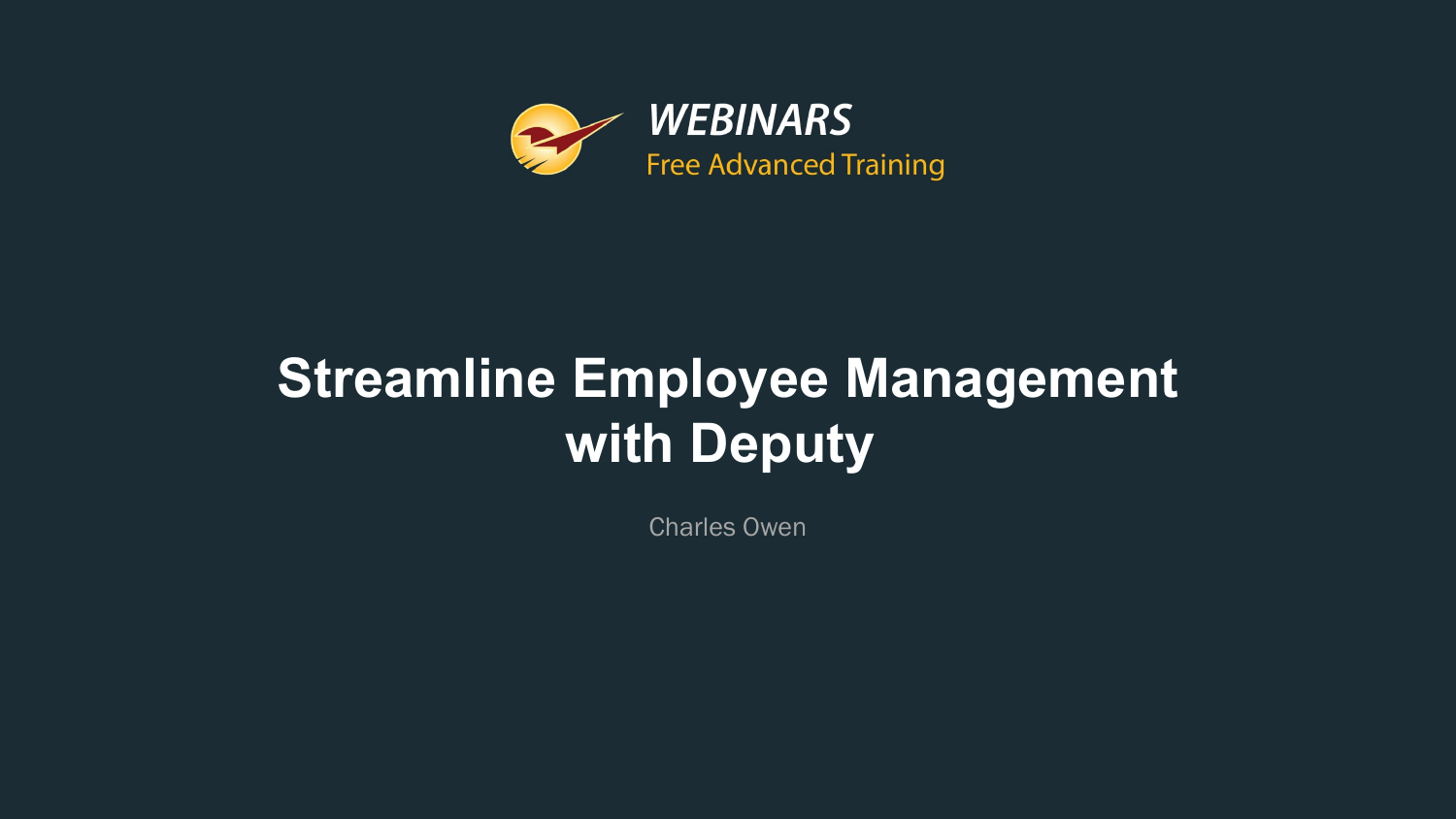

# **WHAT YOU'LL LEARN**

#### • Introductions

- Paladin's integration with Deputy (time clock & employee scheduling)
- Trends in employee retail management
- Deputy software demonstration
- Wrap up / Q & A
- Learn more

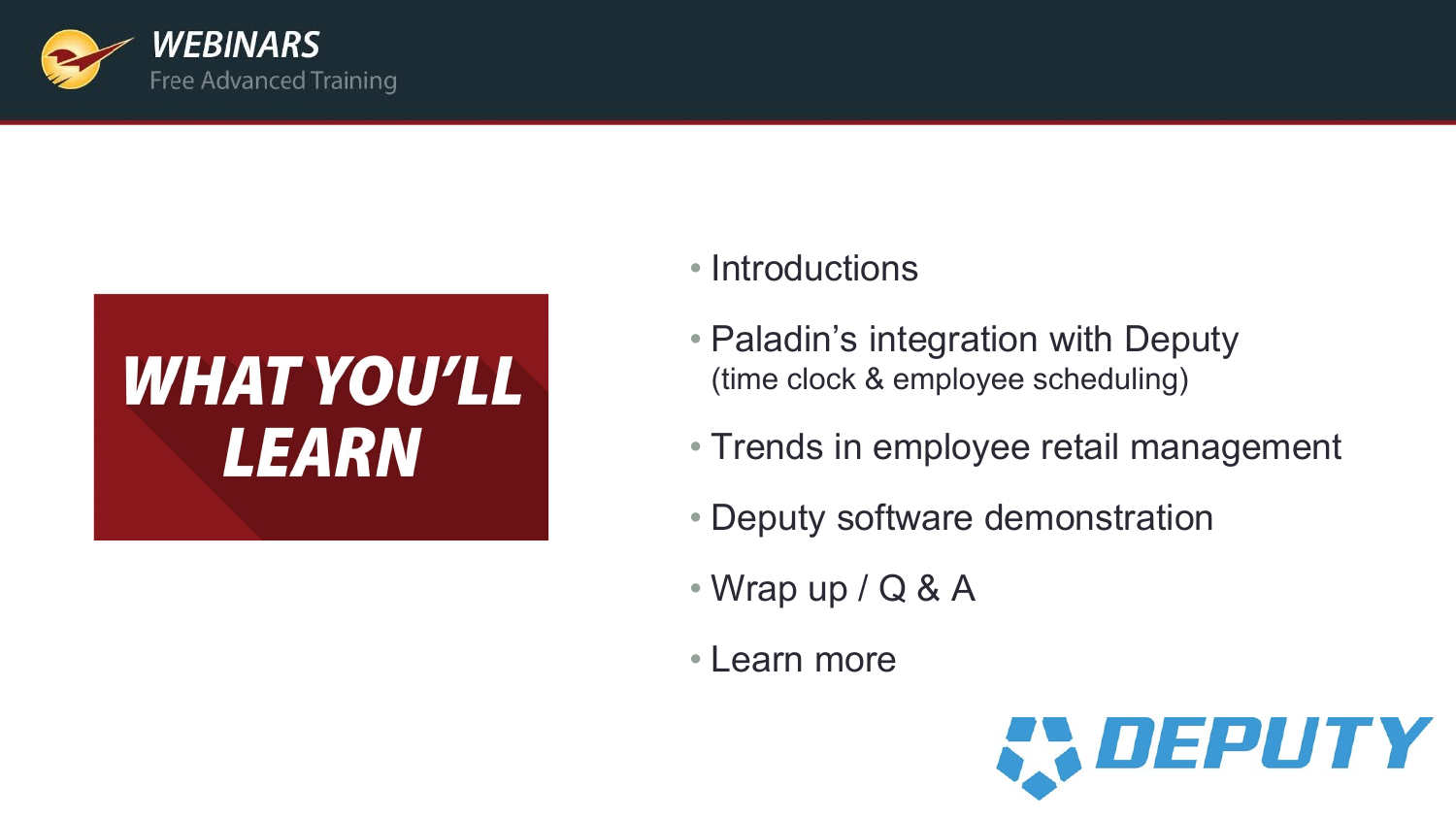

#### **Introductions**



- VP Sales, Americas
- Deputy
- [djones@deputy.com](mailto:djones@deputy.com)





**Charles Owen Chief Retention Officer** Paladin Data Corp. [charleso@paladinpos.com](mailto:charleso@paladinpos.com)

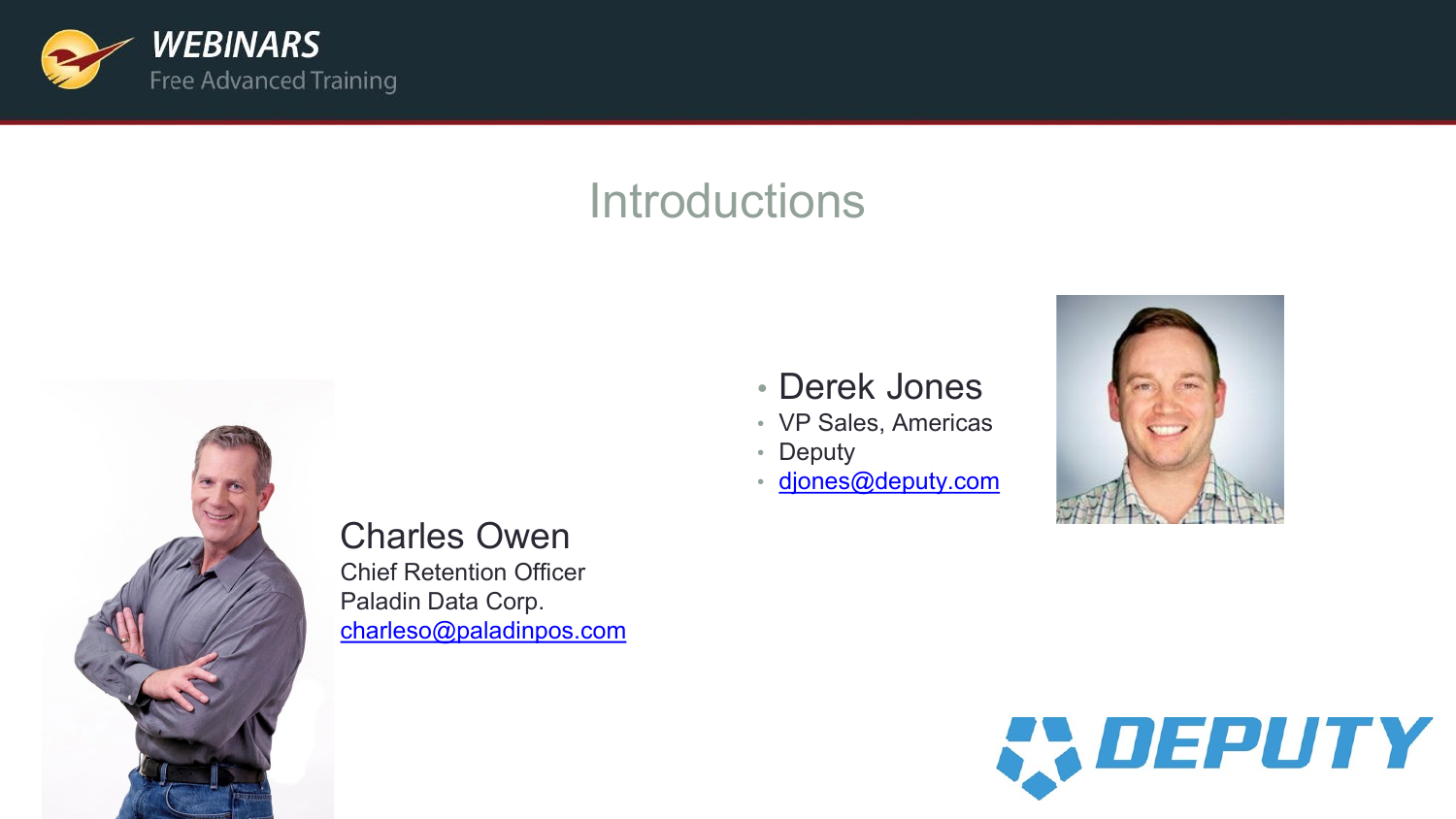

## Paladin's integration with Deputy



Paladin's integration with Deputy leverages your data to graph forecasted sales and build optimized employee schedules.

• Automatically uploads Sales Data nightly.

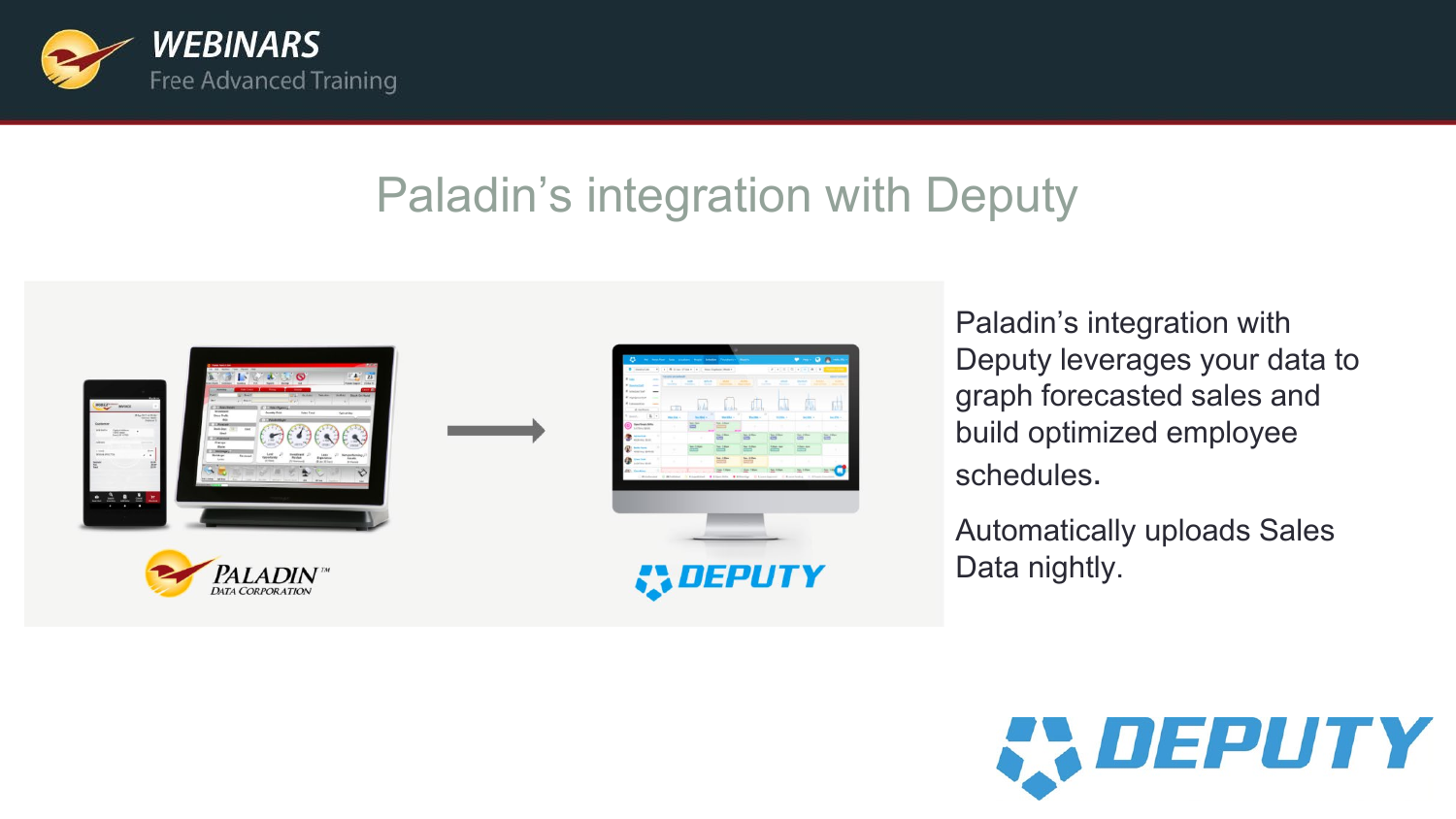

#### Deputy Demonstration



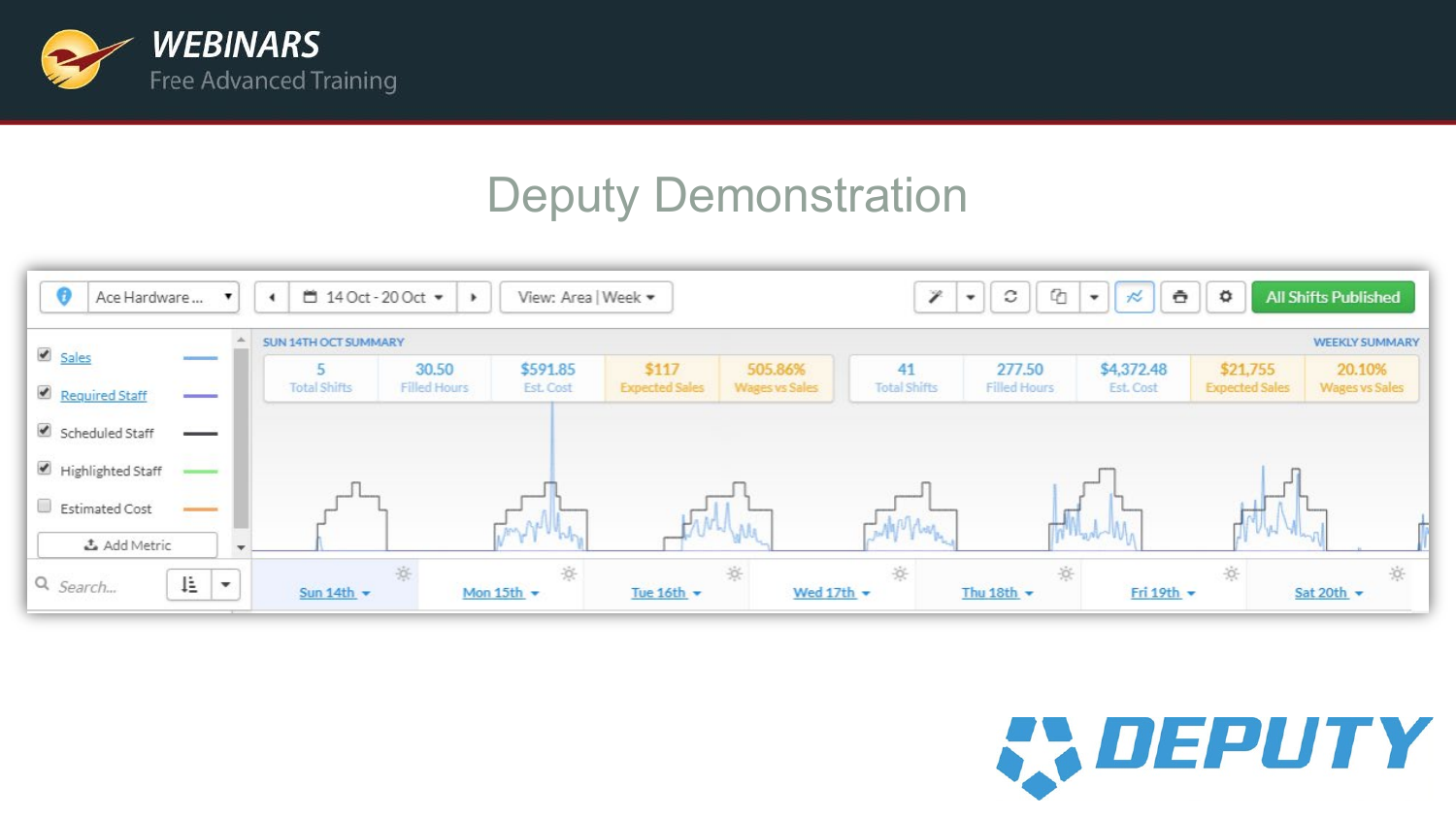

#### The Deputy All In One, Web Based Product

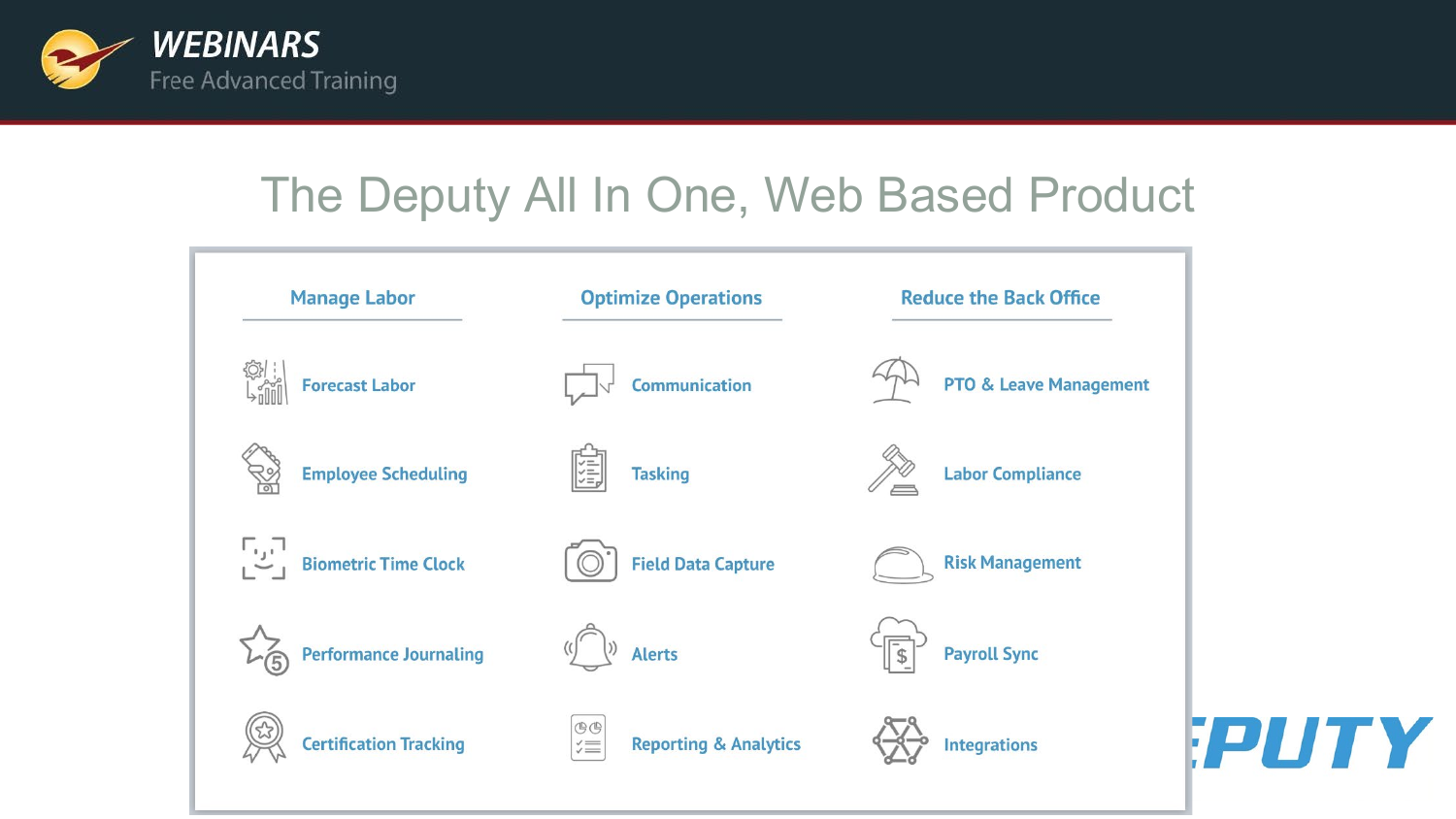

### Top Trends in Retail Employee Management

- 1. Employee Engagement
	- a. Your culture = your brand
- 1. The 'Gig' Economy
	- a. More employees are working multiple jobs + gig/side work
- 1. Experiential Retail
	- a. Online + In-store experience
- 1. Rise of the Bots and Tech-Assisted sales a. Amazon = auto-checkout
- 1. Labor Laws
	- a. Meal & Rest breaks, Minors, Fair Work Week / Predictable Scheduling

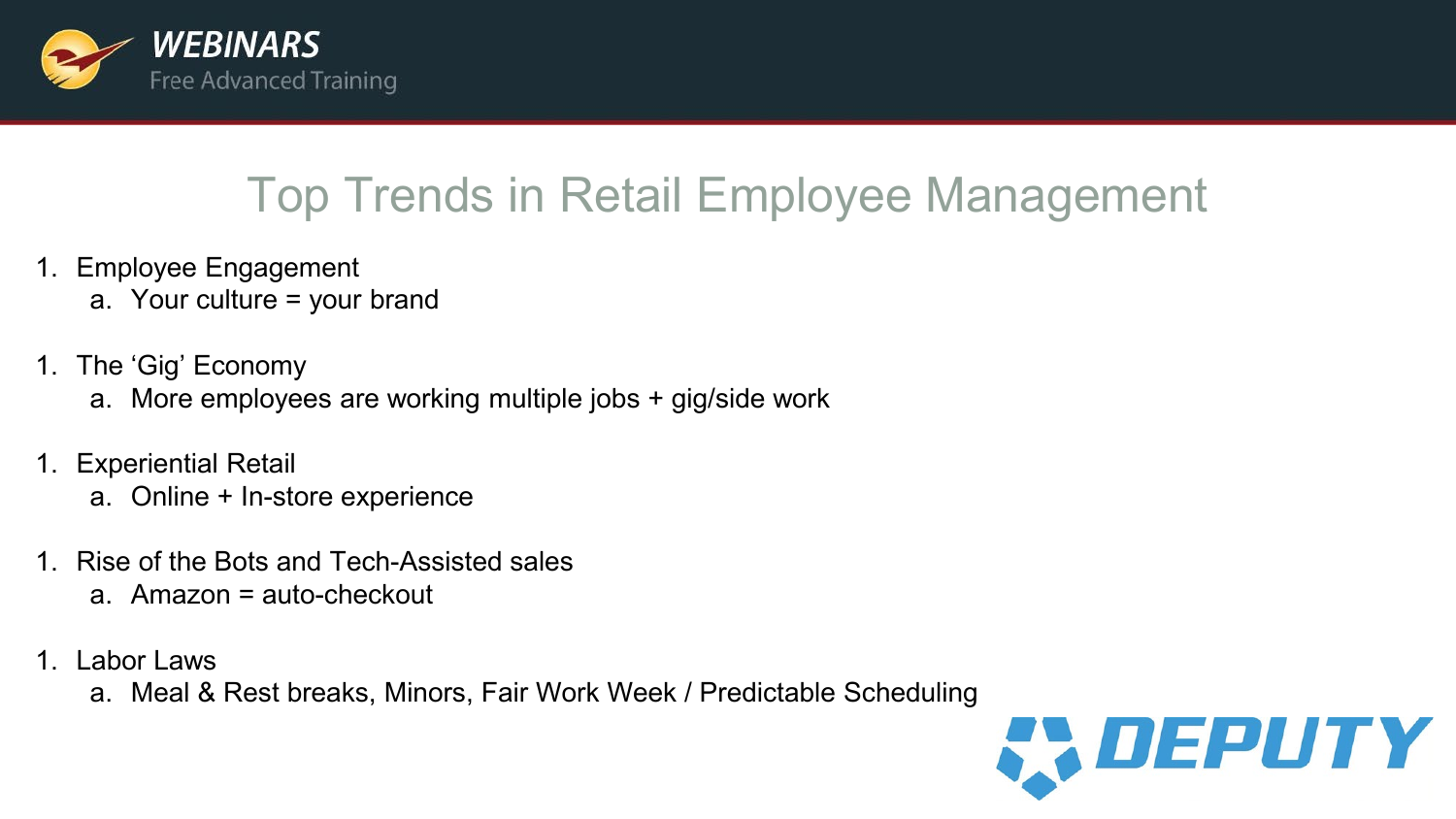

#### Wrap up / Q&A



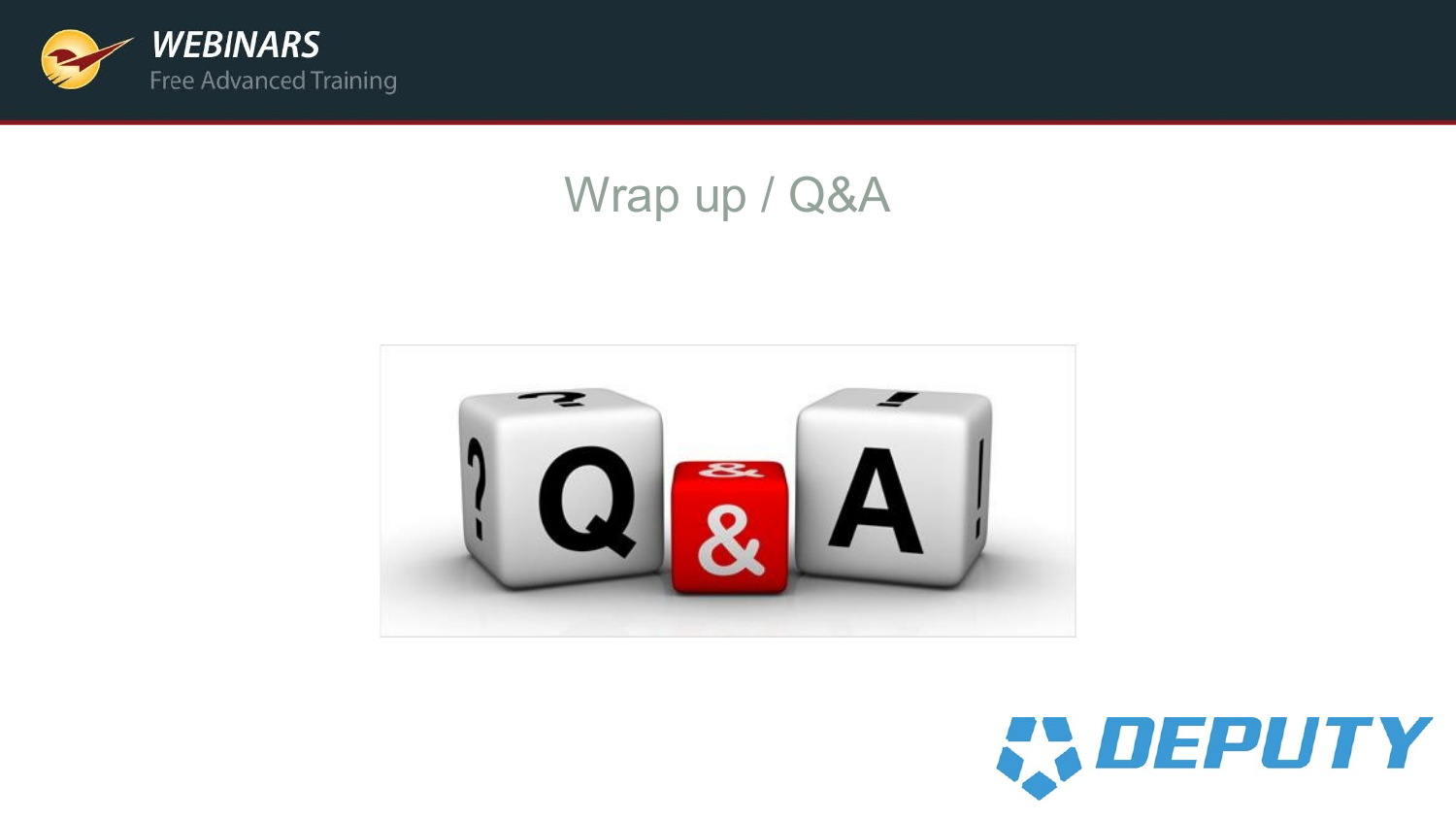

#### Learn more

# To learn more, see the following resources in our **[Help Portal](https://portal.paladinpos.com/)**:

Spring 2019 [Release Guide](https://portal.paladinpos.com/release-notes/new-features/spring-2019-release-guide/)

A recording of this webinar will be available at [portal.paladinpos.com/webinars](https://portal.paladinpos.com/webinars).

To signup for a free 30-day trial visit: [www.deputy.com/integrations/paladinpos](http://www.deputy.com/integrations/paladinpos)

OR, contact Derek Jones ; [djones@deputy.com](mailto:djones@deputy.com)